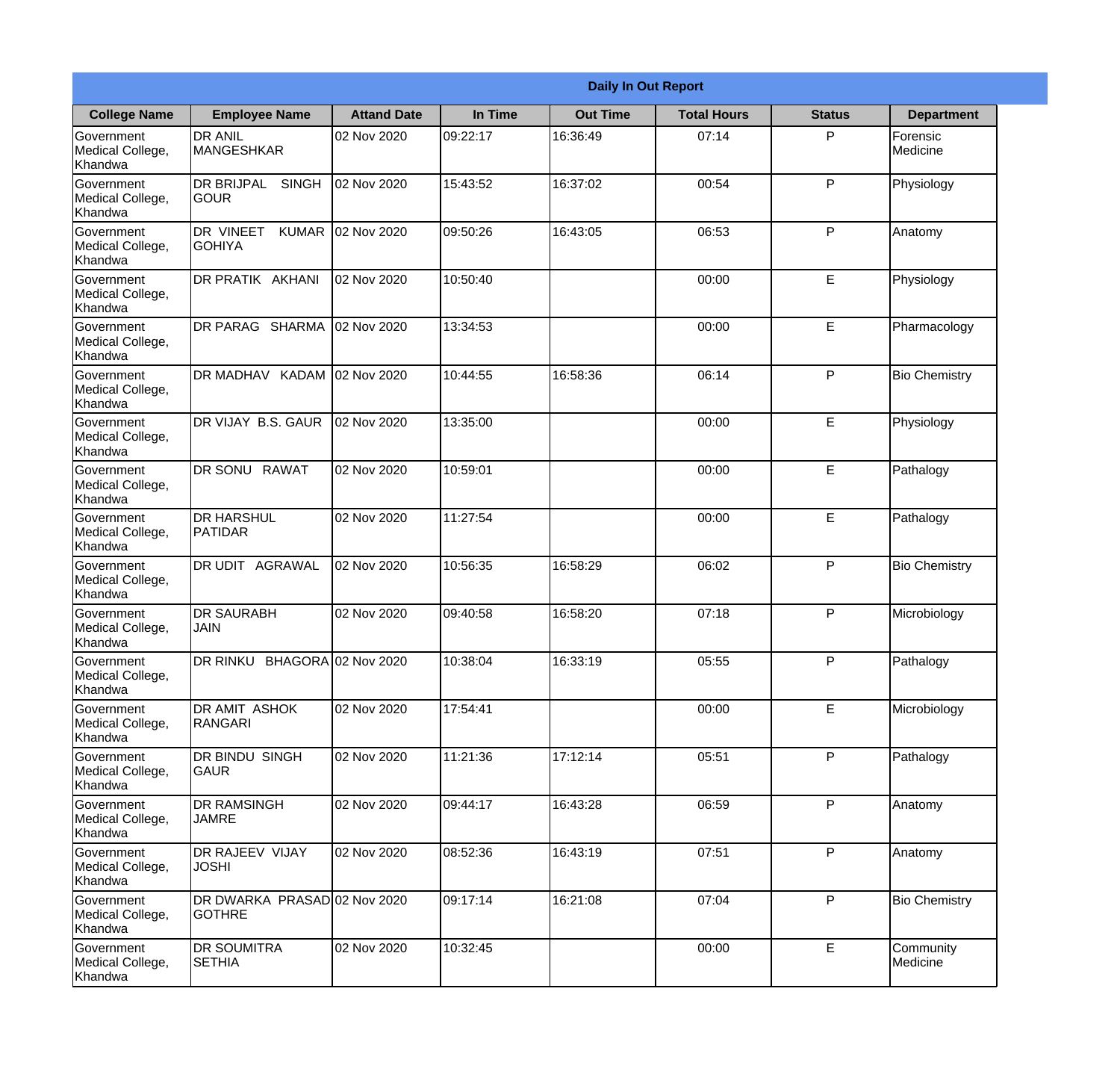| <b>Designation</b>                  | <b>Category</b> |
|-------------------------------------|-----------------|
| <b>Assistant Professor</b>          | Para Clinical   |
| Demonstrator/Tutor   Non Clinical   |                 |
| Professor                           | Non Clinical    |
| <b>Assistant Professor</b>          | Non Clinical    |
| Professor                           | Para Clinical   |
| Assistant Professor Non Clinical    |                 |
| Associate Professor Non Clinical    |                 |
| Demonstrator/Tutor   Para Clinical  |                 |
| Assistant Professor   Para Clinical |                 |
| Associate Professor Non Clinical    |                 |
| Associate Professor Para Clinical   |                 |
| Assistant Professor   Para Clinical |                 |
| Professor                           | Para Clinical   |
| Associate Professor Para Clinical   |                 |
| Demonstrator/Tutor   Non Clinical   |                 |
| <b>Assistant Professor</b>          | Non Clinical    |
| Demonstrator/Tutor                  | Non Clinical    |
| <b>Assistant Professor</b>          | Para Clinical   |

## **Daily In Out Report**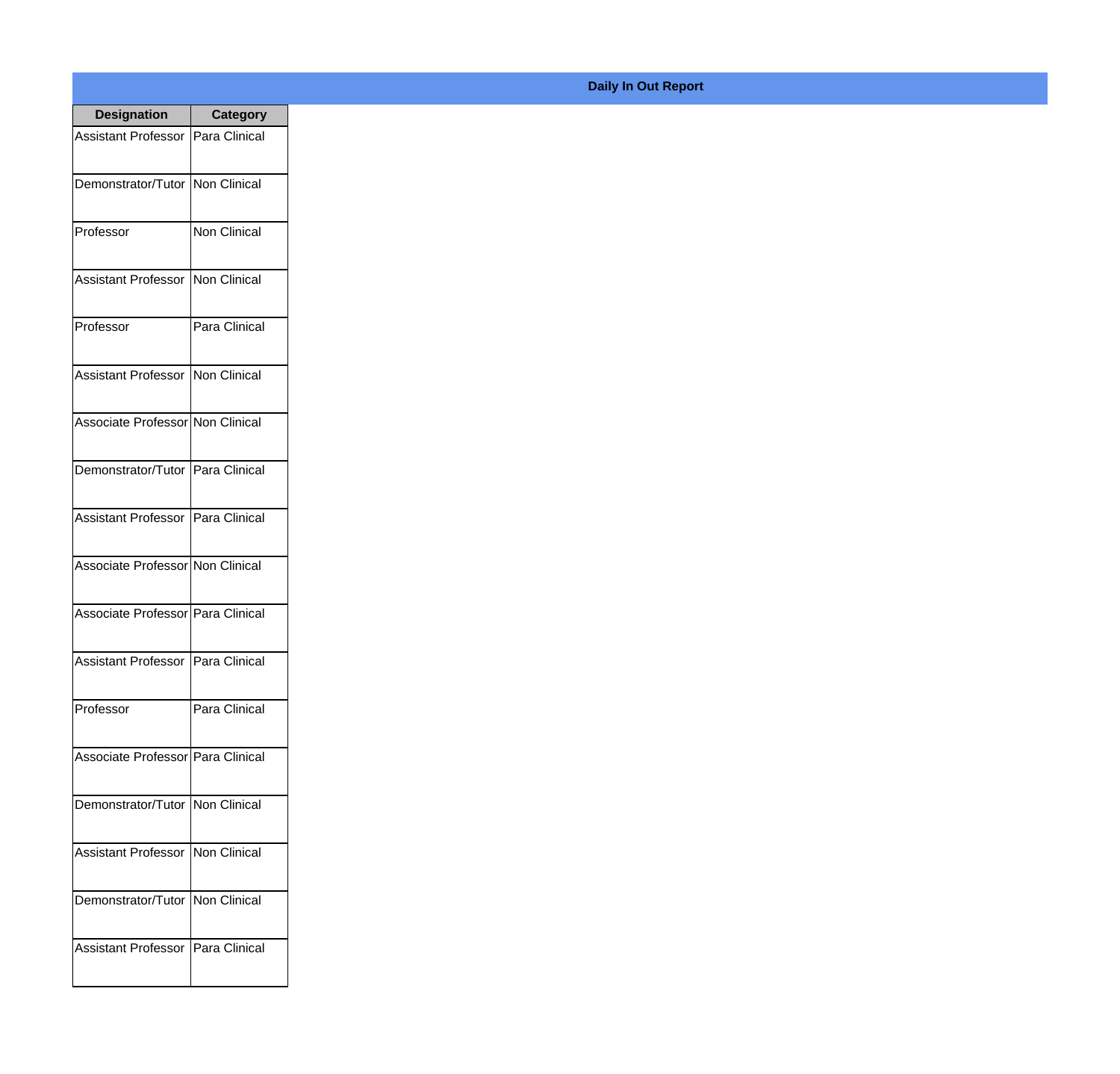|                                                  |                                                       |             |          |          | <b>Daily In Out Report</b> |              |                         |
|--------------------------------------------------|-------------------------------------------------------|-------------|----------|----------|----------------------------|--------------|-------------------------|
| Government<br>Medical College,<br>Khandwa        | DR RASHMI YADAV                                       | 02 Nov 2020 | 09:58:09 | 17:03:20 | 07:05                      | $\mathsf{P}$ | Community<br>Medicine   |
| Government<br>Medical College,<br>Khandwa        | DR SACHIN PARMAR 02 Nov 2020                          |             | 14:17:42 |          | 00:00                      | E            | Community<br>Medicine   |
| <b>Government</b><br>Medical College,<br>Khandwa | DR PRAMILA VERMA 02 Nov 2020                          |             | 12:45:07 |          | 00:00                      | E            | Paediatrics             |
| <b>Government</b><br>Medical College,<br>Khandwa | DR MANOJ BALKE                                        | 02 Nov 2020 | 09:16:55 | 16:05:18 | 06:49                      | $\mathsf{P}$ | Ophthalmology           |
| <b>Government</b><br>Medical College,<br>Khandwa | <b>DR GARIMA</b><br><b>AGRAWAL</b><br><b>VARSHNEY</b> | 02 Nov 2020 | 10:06:56 |          | 00:00                      | E            | Paediatrics             |
| Government<br>Medical College,<br>Khandwa        | DR SIDDHARTH<br><b>BANODE</b>                         | 02 Nov 2020 | 09:35:04 | 17:54:52 | 08:19                      | $\mathsf{P}$ | Pharmacology            |
| <b>Government</b><br>Medical College,<br>Khandwa | <b>DR PRIYA KAPOOR</b><br><b>KAPOOR</b>               | 02 Nov 2020 | 10:28:03 | 17:07:23 | 06:39                      | $\mathsf{P}$ | Pathalogy               |
| <b>Government</b><br>Medical College,<br>Khandwa | <b>DR SAPNA</b><br><b>MAHESHRAM</b>                   | 02 Nov 2020 | 11:07:26 | 18:11:09 | 07:04                      | $\mathsf{P}$ | Community<br>Medicine   |
| Government<br>Medical College,<br>Khandwa        | <b>DR RAJENDRA</b><br><b>SINGH MANDLOI</b>            | 02 Nov 2020 | 11:14:46 | 16:48:40 | 05:34                      | P            | <b>Bio Chemistry</b>    |
| Government<br>Medical College,<br>Khandwa        | <b>DR AJAY</b><br><b>NARWARIYA</b>                    | 02 Nov 2020 | 10:48:14 | 16:21:21 | 05:33                      | $\mathsf{P}$ | Microbiology            |
| <b>Government</b><br>Medical College,<br>Khandwa | <b>DR RAKESH SINGH</b><br><b>HAZARI</b>               | 02 Nov 2020 | 13:37:25 |          | 00:00                      | E            | Pathalogy               |
| Government<br>Medical College,<br>Khandwa        | DR ANANT<br><b>TUKARAM PAWAR</b>                      | 02 Nov 2020 | 11:03:15 |          | 00:00                      | E            | Community<br>Medicine   |
| Government<br>Medical College,<br>Khandwa        | DR SITARAM<br><b>SOLANKI</b>                          | 02 Nov 2020 | 08:19:10 | 16:36:33 | 08:17                      | $\mathsf{P}$ | Forensic<br>Medicine    |
| <b>Government</b><br>Medical College,<br>Khandwa | DR RANJEET<br><b>BADOLE</b>                           | 02 Nov 2020 | 10:40:30 | 10:45:15 | 00:05                      | P            | <b>General Medicine</b> |
| Government<br>Medical College,<br>Khandwa        | <b>DR ASHOK</b><br><b>BHAUSAHEB NAJAN</b>             | 02 Nov 2020 | 10:06:20 | 17:54:59 | 07:48                      | $\mathsf{P}$ | Forensic<br>Medicine    |
| Government<br>Medical College,<br>Khandwa        | DR NITESHKUMAR<br>KISHORILAL<br><b>RATHORE</b>        | 02 Nov 2020 | 10:03:43 | 18:31:23 | 08:28                      | P            | Pharmacology            |
| Government<br>Medical College,<br>Khandwa        | <b>DR PRIYESH</b><br><b>MARSKOLE</b>                  | 02 Nov 2020 | 11:36:56 |          | 00:00                      | E            | Community<br>Medicine   |
| Government<br>Medical College,<br>Khandwa        | DR SANGEETA<br><b>CHINCHOLE</b>                       | 02 Nov 2020 | 10:45:17 |          | 00:00                      | E            | Physiology              |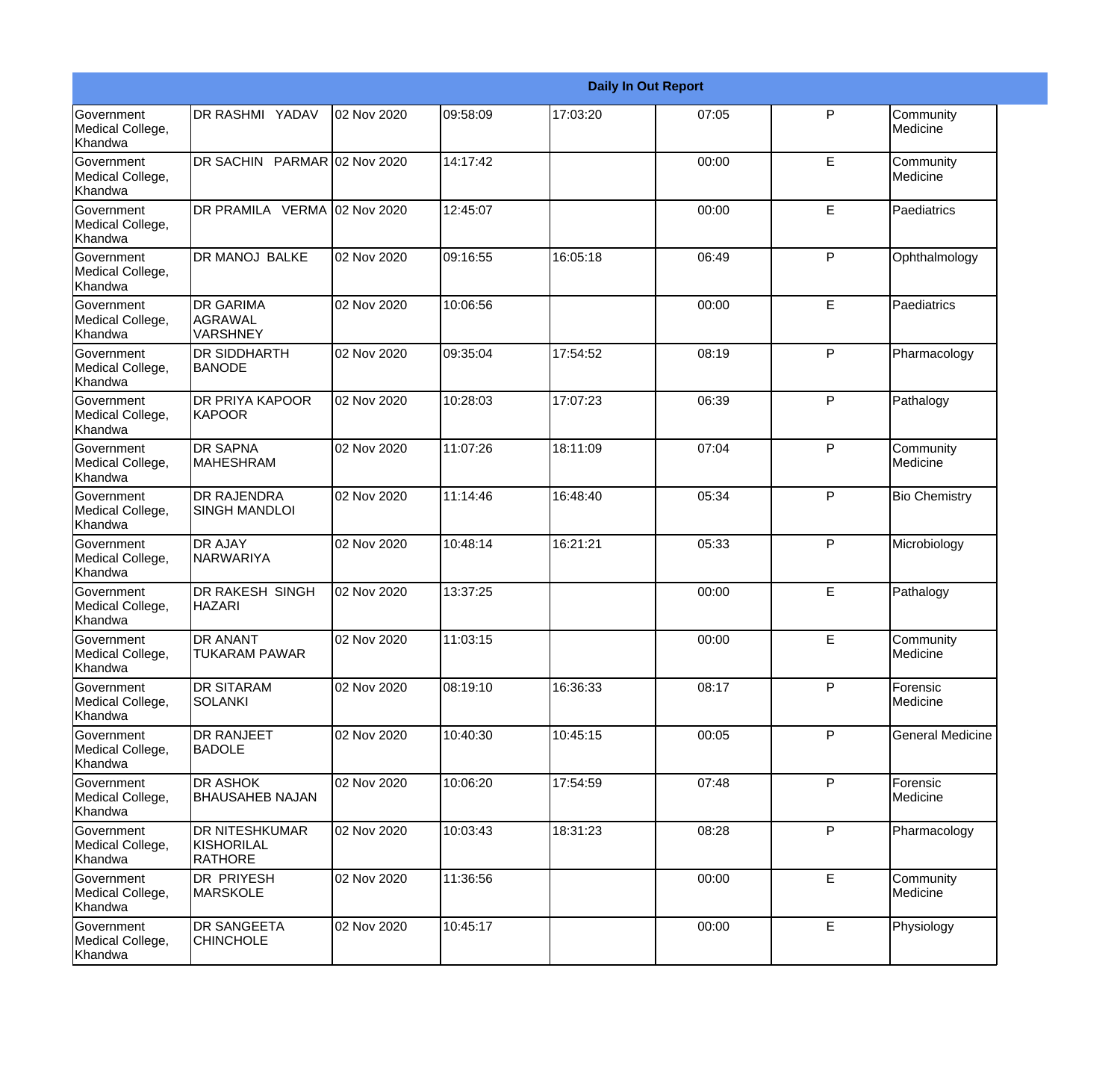| Assistant Professor Para Clinical   |
|-------------------------------------|
| Assistant Professor   Para Clinical |
|                                     |
| Clinical                            |
| <b>Clinical</b>                     |
| Associate Professor Clinical        |
| Associate Professor Para Clinical   |
| Demonstrator/Tutor Para Clinical    |
| Associate Professor Para Clinical   |
| Demonstrator/Tutor Non Clinical     |
|                                     |
| Demonstrator/Tutor Para Clinical    |
| Para Clinical                       |
| Para Clinical                       |
| Demonstrator/Tutor Para Clinical    |
| Assistant Professor Clinical        |
| Associate Professor Para Clinical   |
|                                     |
| Demonstrator/Tutor Para Clinical    |
| Associate Professor Para Clinical   |
| Demonstrator/Tutor Non Clinical     |
|                                     |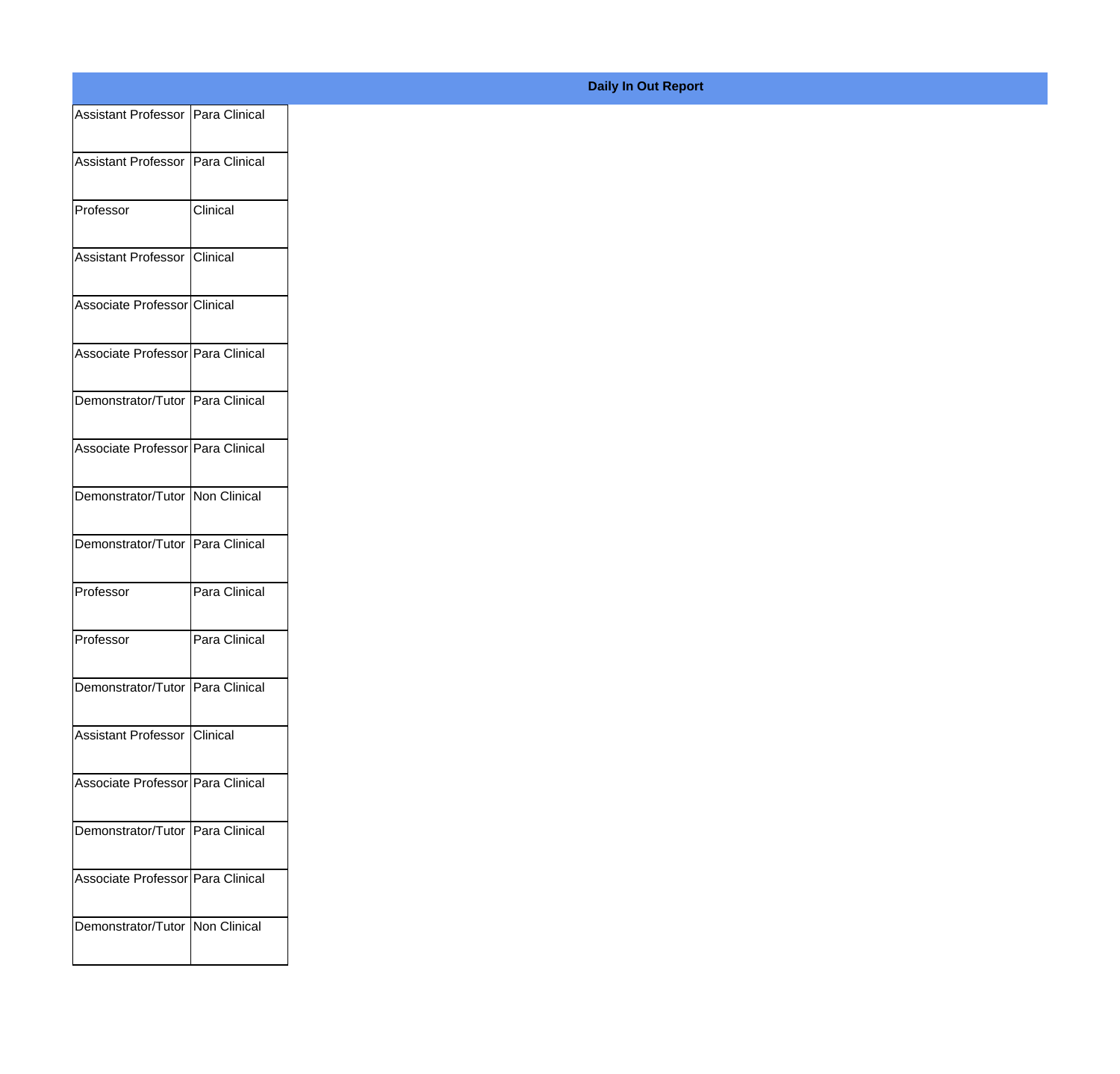|                                                         |                                                   |             |          |          | <b>Daily In Out Report</b> |   |                             |
|---------------------------------------------------------|---------------------------------------------------|-------------|----------|----------|----------------------------|---|-----------------------------|
| <b>Government</b><br>Medical College,<br><b>Khandwa</b> | DR NEERAJ KUMAR                                   | 02 Nov 2020 | 09:19:24 | 18:11:33 | 08:52                      | P | Dentisry                    |
| Government<br>Medical College,<br>Khandwa               | DR SUNIL BAJOLIYA                                 | 02 Nov 2020 | 12:14:12 |          | 00:00                      | E | OTO-Rhiono-<br>Laryngology  |
| Government<br>Medical College,<br>Khandwa               | IDR NISHA MANDLOI<br>IPANWAR                      | 02 Nov 2020 | 09:50:43 | 17:22:36 | 07:32                      | P | Obstetrics &<br>Gynaecology |
| Government<br>Medical College,<br>Khandwa               | <b>DR NANDINI DIXIT</b>                           | 02 Nov 2020 | 10:38:29 |          | 00:00                      | E | Paediatrics                 |
| Government<br>Medical College,<br>Khandwa               | IDR SATISH<br><b>CHANDEL</b>                      | 02 Nov 2020 | 11:23:13 | 17:16:38 | 05:53                      | P | Pharmacology                |
| <b>Sovernment</b><br>Medical College,<br>Khandwa        | <b>DR MUKTESHWARI</b><br>IGUPTA                   | 02 Nov 2020 | 10:53:03 | 16:23:41 | 05:30                      | P | Pharmacology                |
| Government<br>Medical College,<br>Khandwa               | IDR PURTI AGARWAL<br><b>SAINI</b>                 | 02 Nov 2020 | 10:57:29 | 17:51:00 | 06:54                      | P | Pathalogy                   |
| Government<br>Medical College,<br>Khandwa               | IDR DEEPIKA<br><b>PANWAR</b>                      | 02 Nov 2020 | 11:38:44 |          | 00:00                      | E | <b>Bio Chemistry</b>        |
| Government<br>Medical College,<br>Khandwa               | <b>DR VISHAL</b><br><b>KUMAR</b><br><b>THAKRE</b> | 02 Nov 2020 | 10:52:32 | 16:20:50 | 05:28                      | P | Physiology                  |
| Government<br>Medical College,<br>Khandwa               | MOHIT GARG                                        | 02 Nov 2020 | 13:25:13 |          | 00:00                      | E | <b>General Medicine</b>     |